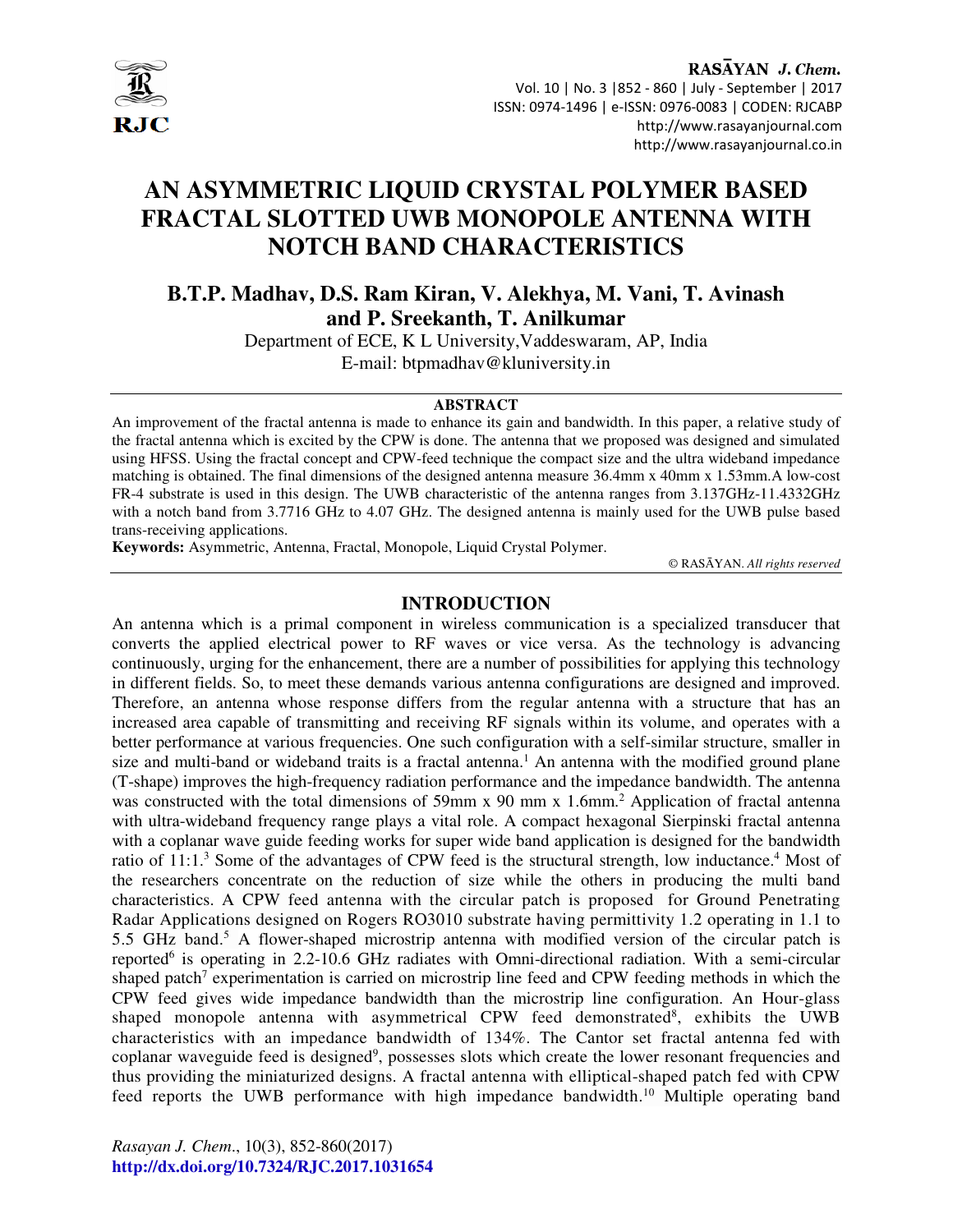functionality is achieved by modifying the inner fractal patch and fed with CPW feed and supports for several mobile communication systems<sup>11</sup>. The Koch fractal concept was used<sup>12</sup> for a log periodic antenna for achieving Ultra-High Frequency radiation characteristics. The achievement of UWB characteristics along with avoiding the antenna operating characteristics for a specific band is still a challenging task and the current research is focusing the same with some geometrical implementations.

In this paper, a new circular fractal antenna with notched-band is presented for the UWB system applications. Changing the length and width of the slot the notched band is tuned. The antenna has advantages of low profile, compact size, easy fabrication, low manufacturing cost and sufficiency of the very small ground plane for integration with compact UWB systems. The performance of the proposed antenna is characterized in term of return loss, gain and radiation pattern.

## **Liquid Crystal Polymer Substrate**

LCP is one of the flexible and conformal substrates in the market with numerous advantages over conventional dielectric materials.13-19 The advantages of LCP are

- LCP is having excellent high-frequency electrical properties, stable  $\varepsilon_r$  and low loss tangent 0.002-0.004 for frequency < 35GHz.
- Quasi-hermetic
- Low coefficient of thermal expansion(CTE)
- Recyclable
- Cost is less
- Naturally Non-flammable(Environmentally Friendly)
- Flexible
- Multilayer all LCP laminations capabilities to create multilayer LCP RF modules
- Relatively low lamination processing temperature  $(=2850^{\circ} c)$
- Low dielectric constant for use as an efficient antenna substrate.

The LCP material is used in this work along with FR4 substrate and its performance characteristics are analyzed and presented.

## **Antenna Geometry**

The solid circular monopole antenna has been designed on a low-cost FR-4 substrate with a thickness of 1.53mm and  $\varepsilon_r = 4.4$  and on LCP substrate with dielectric constant 2.9. Initially, the FR4 substrate material based model is implemented with CPW feeding technique in this design. The radiating element and the feed are printed on the top side of the substrate. The zeroth iteration is the circle constructed with the radius of 18.5mm. A square patch of dimensions  $17.5 \times 17.5$ mm<sup>2</sup> is considered and inscribed on the zeroth iteration. Further, the first iteration is obtained by removing the square shaped portion from the circular patch. The obtained area should be united with the zeroth iteration. Again, a square patch of 12.05x12.05mm<sup>2</sup> is engraved on the circle of diameter 13.05mm. Hence a second iteration is obtained by subtracting the square from the circular patch. The obtained area should be united with the first iteration. Further, the third iteration is designed by engraving a square patch of dimensions  $8.05x8.05mm^2$  on the circle of radius 9.05mm.Here the square patch is subtracted from the circular patch and is united with the second iteration. At last the final or the fourth iteration is obtained by inscribing a square patch of 4.525x4.525mm<sup>2</sup>on the circle of radius 6.4mm.Now the square patch is subtracted from the circle and united with the third iteration to get the final iteration. This procedure can be continued up to infinite iterations which are practically impossible, so the design is limited up to the fourth iteration.CPW has the signal and the ground conductors on the same layer. The rectangular portion of the patch separates the two ground planes, having dimensions 20.4x18.00 mm<sup>2</sup> and 16.4 x 18.00mm<sup>2</sup> which lie on the either side respectively form the asymmetric feed configuration. A U-shaped slot as shown in Fig.-2 with each rectangular branch of length 11.6mm,width of 0.4mm and with a gap of 0.4mm between the two rectangular branches is inserted in the 50Ώ feed line of the coplanar wave guide to obtain the notched band frequency band. The effective length of the slot defines the resonant frequency of the notched band.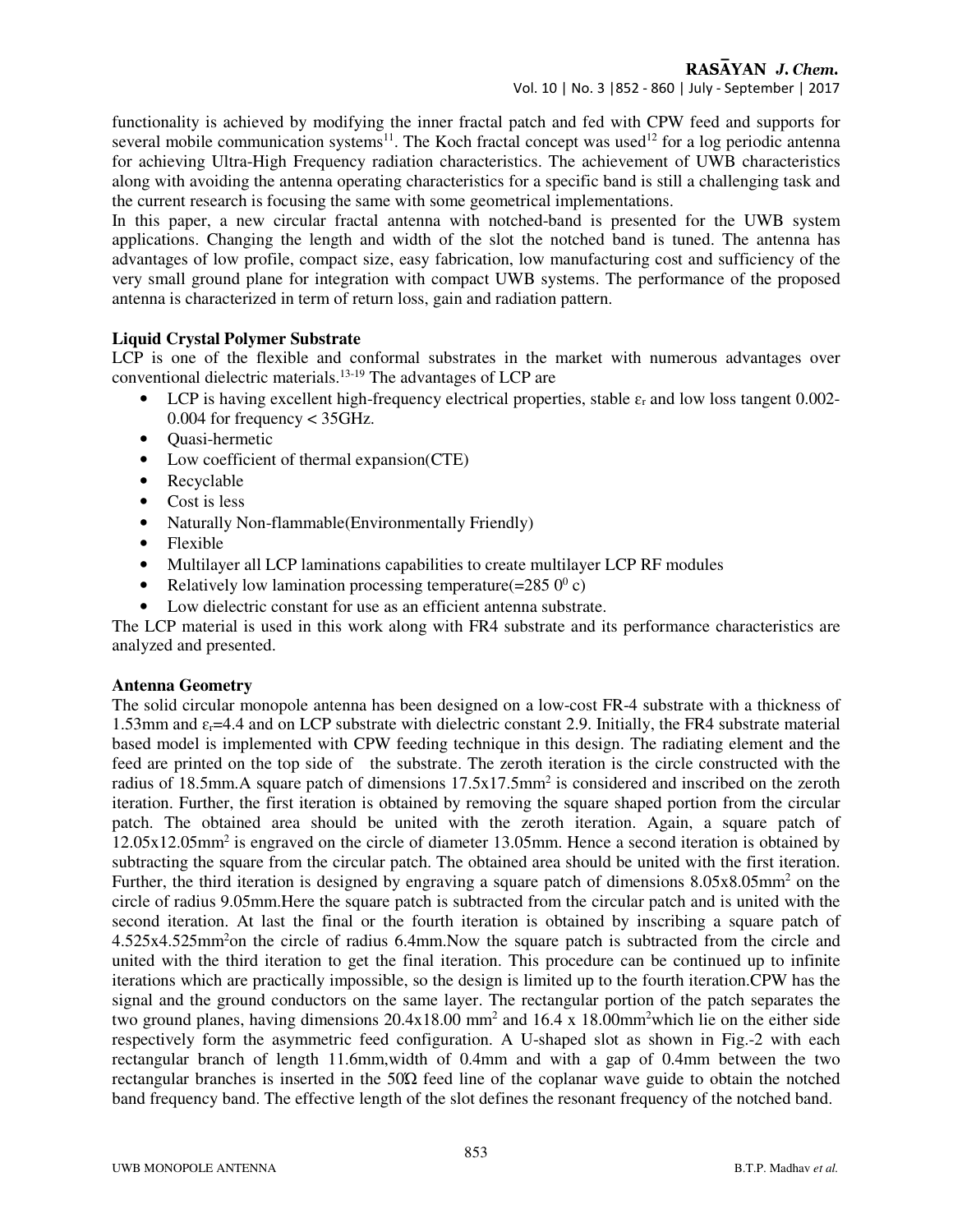# RASAYAN J. Chem.

Vol. 10 | No. 3 |852 - 860 | July - September | 2017

Four similar slots are made for every iteration and totally 16 slots were made for four iteration. For every  $i<sup>th</sup>$  iteration a rectangle of '*y* x *y* mm<sup>2</sup> dimensions was taken and inserted in a circle of 'k mm' radius and removed from it to get the slot. These slots are united with their respective iteration.

| Parameter          | -  | ∸         | W         | -<br>. .          | $\overline{1}$    |           | r4 | u   | u  | $\blacksquare$ |
|--------------------|----|-----------|-----------|-------------------|-------------------|-----------|----|-----|----|----------------|
| mm<br>v alue<br>1n | 40 | . C<br>10 | 36.4<br>∸ | $\Omega$<br>10.UJ | $\Omega$<br>19.UJ | 0.05<br>Q | ◡… | v.+ | ◡… | . .            |

Table 1: Geometrical Parameters of Antenna

Table 2: Dimensions of Iterative fractal slots

| <b>ITERATION</b> (i)            |  |                         |  |
|---------------------------------|--|-------------------------|--|
| Radius of circular slot('k' mm) |  | $0.4$   0.25   0.16     |  |
| Side length of Square ('y'mm)   |  | $0.3 \pm 0.15 \pm 0.12$ |  |



Fig.-2: CPW Feed Square Fractal Slotted UWB Monopole Antenna

## **Simulation Results**

The proposed design iterations modeled and simulated using ANSYS HFSS 17 simulation tool and presented the various antenna parameters such as return loss  $(S_{11})$ , peak gain across the operating band, radiated field distributions, and surface field densities to analyze the antenna electromagnetic behavior.

The S<sub>11</sub>of four iterations along with the basic designed antenna structure are shown in Fig.-3. It is observed that for this antenna, ultra wide band i.e. from 3.1370GHz-11.4332GHz for basic has been improved to a bandwidth ranging from 3.1158GHz -11.9452GHz. This shows that the impedance band width has got increased on increasing the number of iterative fractal slots. The notch band or the rejection band has also been improved from basic to the final iteration which is obtained at the resonant frequency of 4.3GHz. It is observed that antenna is well matched to a large range of frequencies obtaining the ultra-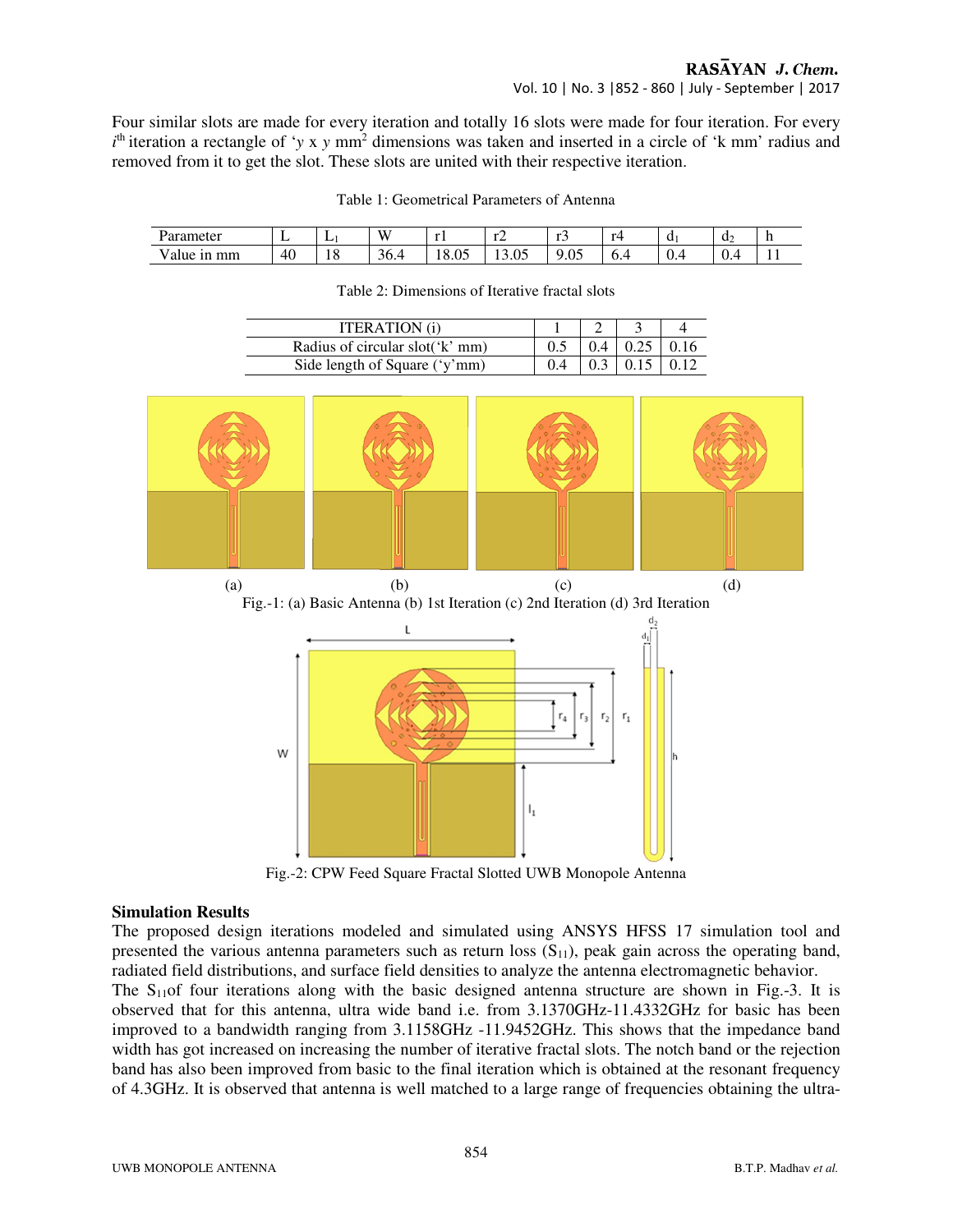wide band range. The -10dB impedance bandwidth and occurrence of notch bands, which are computed from the return loss plot is shown in Table-3.



Fig.-3: Return loss characteristics of proposed fractal slotted antenna iterations



Fig.-3: Peak gain vs frequency characteristics of fractal slotted CPW antenna iterations

| Number Iterations      |              | Operating Bandwidth (GHz)<br>(excluding notch band) | Notch band (in GHz) |        |  |
|------------------------|--------------|-----------------------------------------------------|---------------------|--------|--|
|                        | <b>Start</b> | Stop                                                | <b>Start</b>        | Stop   |  |
| Zeroth (basic)         | 3.1370       | 11.4332                                             | 3.7868              | 4.0625 |  |
| <b>First Iteration</b> | 3.1523       | 11.5328                                             | 3.7807              | 4.0820 |  |
| Second Iteration       | 3.2509       | 11.3565                                             | 3.8117              | 4.1306 |  |
| Third Iteration        | 3.2090       | 11.3862                                             | 3.8199              | 4.1080 |  |
| Fourth Iteration       | 3.1158       | 11.9452                                             | 3.7716              | 4.0700 |  |

The peak gain for four iterations along with the basic design antenna structure is shown in figure 3. Their comparison in the terms of the peak gain versus frequency plots is shown above and listed in the below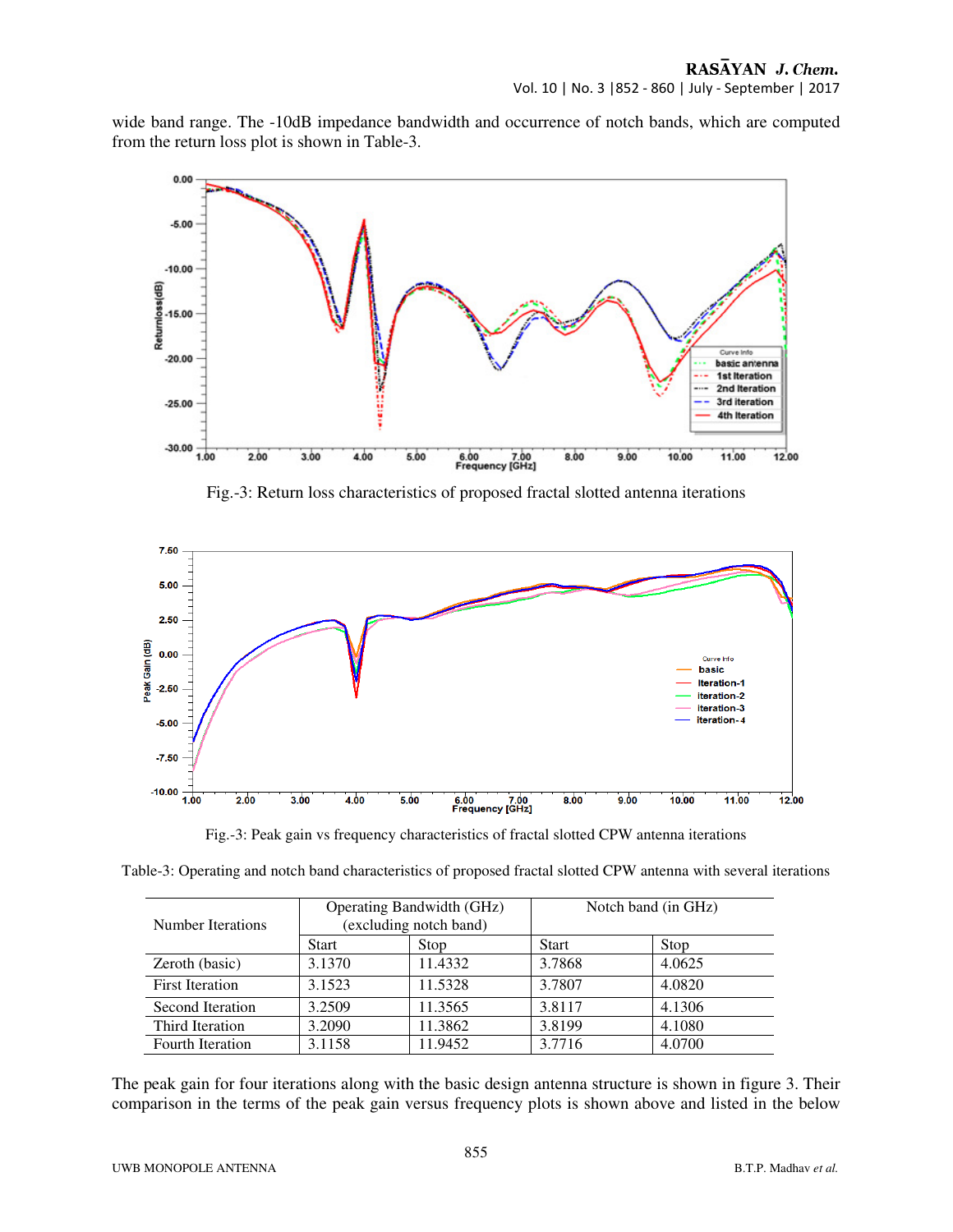table 3. For the final iteration, the gain is measured to be 6.4865 dB and for which the basic antenna is found to be 6.1984dB. The gain in the notch band transformed to -1.9508dB for the fourth iteration from - 0.1902dB for the basic antenna.

| Number Iterations      |        | Peak gain in operating band | Peak Gain in the Notch |
|------------------------|--------|-----------------------------|------------------------|
|                        | Max    | (in dB)<br>Avg              | Band (in dB)           |
| Zeroth (basic)         | 6.1984 | 4.2022                      | $-0.1902$              |
| <b>First Iteration</b> | 6.3840 | 4.1701                      | $-3.1301$              |
| Second Iteration       | 5.7872 | 3.7297                      | $-1.3702$              |
| Third Iteration        | 6.0057 | 3.8429                      | $-0.6481$              |
| Fourth Iteration       | 6.4865 | 4.2355                      | $-1.9508$              |

Table-4: Maximum and Average antenna gain values for operating band and notch bands



The radiation pattern in E-plane has been plotted at frequencies 3.6 GHz, 4.3 GHz, and 8 GHz for all the iterations and is shown in the Fig.-4. It is observed from Figures- 4(a) and 4(b) that the radiation pattern for the basic antenna and the fourth iterative is bi-directional and the radiation pattern is Omni-directional for the iterations-1,2 and 3 respectively. From the Fig 4(c), the radiation pattern for the basic antenna and the fourth iterative is directed towards angles  $-35^0, -140^0, 50^0, 140^0$  in the E-plane and the radiation pattern is directed towards angles  $-45^{\circ}, -135^{\circ}, 35^{\circ}, 140^{\circ}$  in the elevation plane for the iterations-1,2 and 3.

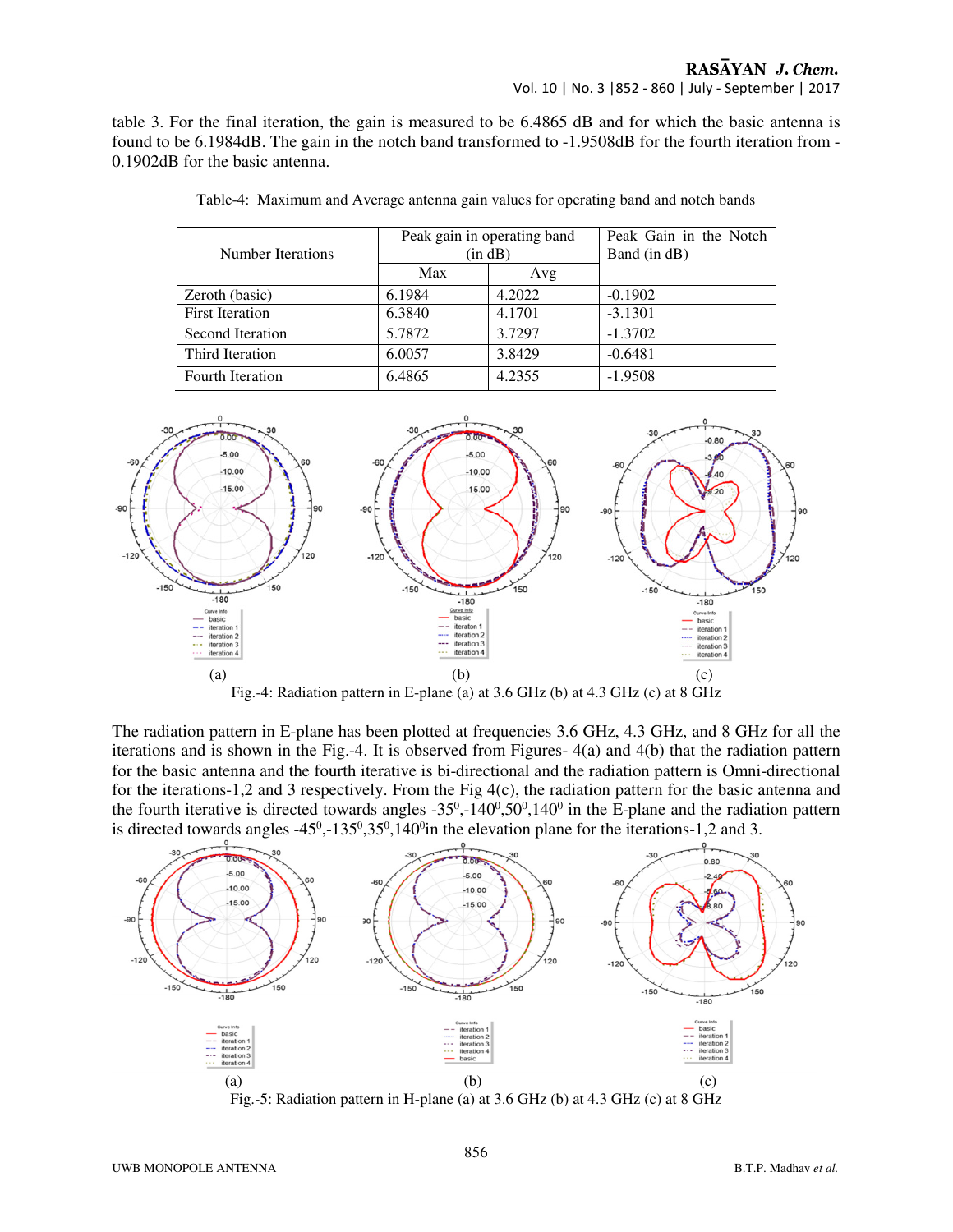#### RASAYAN J. Chem. Vol. 10 | No. 3 |852 - 860 | July - September | 2017

The radiation pattern in H-plane has been plotted at frequencies 3.6 GHz, 4.3 GHz, and 8 GHz for all the iterations and is shown in the Fig.-5. It is observed from Figures- 5(a) and 5(b) that the radiation pattern for the basic antenna and the fourth iterative is Omni-directional and the radiation pattern is bidirectional for the first three iterations. Also from the Fig.-5(c), the radiation pattern for the basic antenna and the fourth iterative is directed towards angles  $-45^0$ ,  $-140^0$ ,  $35^0$ ,  $145^0$  in the H-plane and the radiation pattern is directed towards angles  $-45^0$ ,  $-135^0$ ,  $35^0$ ,  $140^0$  for first, second and third iterative designs It can be observed that at higher frequencies the nulls are being occurred in XY plane.



(a) at 3.6 GHz, (b) at 4.3 GHz, (c)at 8 GHz.

From the Fig.-6 it can be observed that for the same phase of excitation the field is more concentrated on the feed line. At 3.6 GHz frequency, the edges of the ground are surrounded by greater field density and as the frequency increases the near to null field density can be seen which is evident from Fig.-6(b) and Fig.-6(c). Moreover, the minimum field is obtained at the mid region of the ground conductors etched either side of the signal conductor. Field strength composing of multiple electrical lengths can be seen at high frequency.



Fig.-7: Three-dimensional far-field patterns (a) at 4.38GHz (b) at 8GHz

The three-dimensional radiation patterns are presented in terms of logarithmic gain in Fig.-7 and are plotted for two frequencies. A gain of 4.6959 dB at 8 GHz with bi-directional radiation towards the orientation of radiating patch. For the notch band, the gain value is decreased and observed the gain as 2.783 dB at frequency 4.38GHz which provides radiation with omnidirectional characteristics.

The proposed antenna is also analyzed with the LCP substrate material named Rogers Ultralam 1300 with a relative permittivity of 3 and loss tangent of 0.003. The proposed antenna with FR-4 dielectric is operating in the band ranging from 3.132 GHz to 14.54 GHz with the occurrence of notch bands from 3.8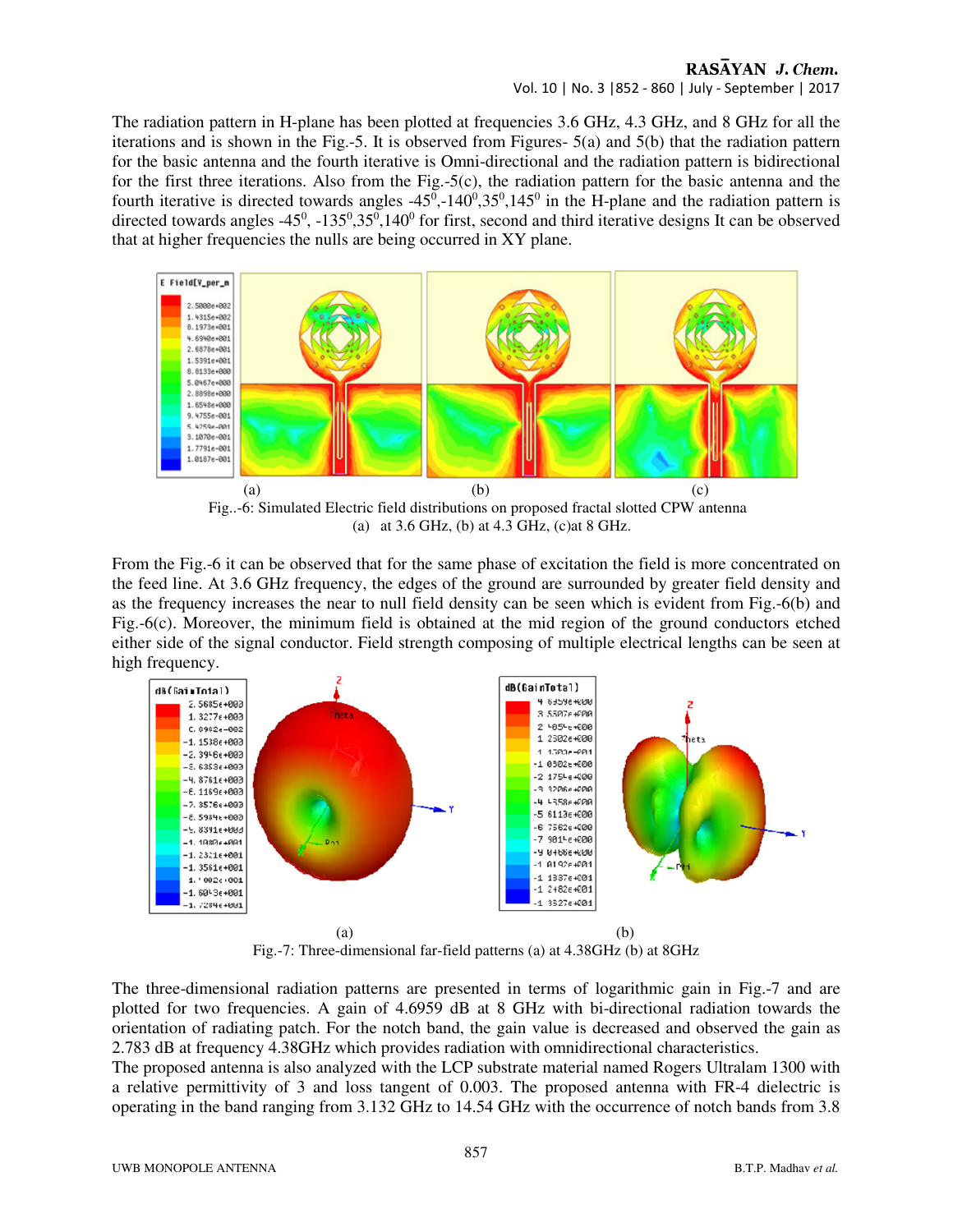#### RASAYAN J. Chem. Vol. 10 | No. 3 |852 - 860 | July - September | 2017

GHz to 4.05 GHz with notch center at 3.94 GHz and 11.44 GHz to 11.84 GHz with notch center frequency at 11.76 GHz. While simulating on the LCP substrate, the proposed design operates from 3.4011 GHz extending beyond 15 GHz, notching the bands from 4.2-4.58 GHz with notch center from 4.46 GHz and another notch band at 12.4-13.66 GHz with a maximum peak in notch band is obtained at 13.58 GHz. It can be observed from the plot that the design of the patch antenna on the LCP material improves the notch band performance which can be inferred from the Fig.-8. in which for LCP material the notch center frequency has attained 15.10:1 and 4.69:1 VSWR values.



Fig.-8 (a) Return loss and (b) VSWR performance of the proposed antenna with FR4 and LCP substrate material

The peak gains vs. frequency comparative characteristics are shown in Fig.-9 shows the improvement in the antenna's gain performance. Statistically, the maximum gain values are obtained as 6.5541 dB for an antenna with LCP material and 6.2816 dB for the FR4 substrate. The average gain also improved when using the LCP substrate and it is found to be 4.9568 dB and for FR4 substrate it is noted as 4.5516 dB with the percentage improvement of 8.9%.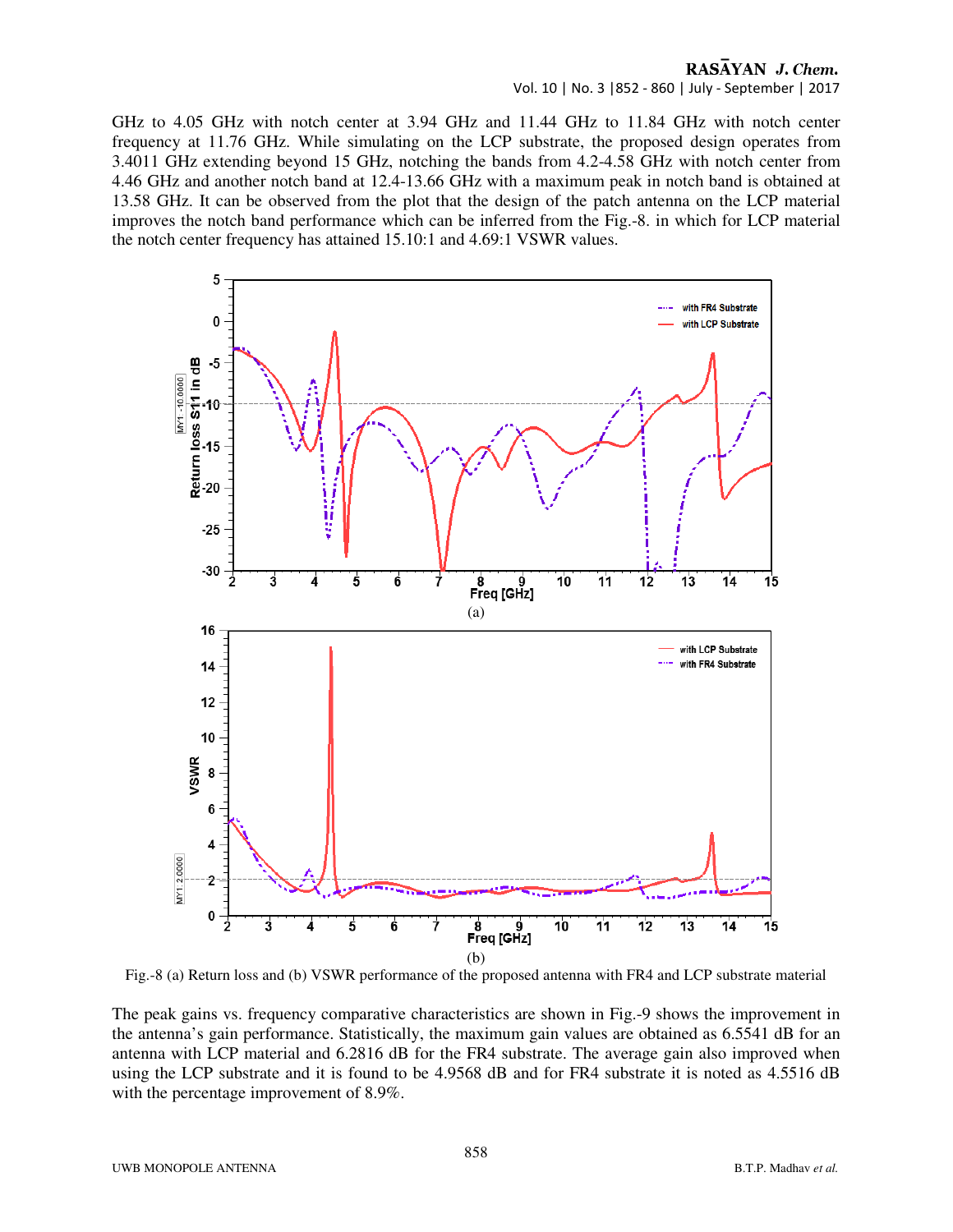# RASAYAN J. Chem.

Vol. 10 | No. 3 |852 - 860 | July - September | 2017

### **CONCLUSION**

In this paper, a symmetric CPW antenna with the circular patch is proposed. The patch is slotted with square fractals and the U-shaped slot is provided in the signal conductor of the feed line notches the band 3.7716 to 4.0700 GHz that possessing the interfering Wi-MAX bands. With the incorporation of miniaturized iterative fractal slots on the radiating element, the improvement of 3% in impedance bandwidth from 113.8% to 117.24% has been attained when compared with the base antenna. Moreover, the enhancement of 4.64% in antenna maximum gain from 6.1984 dB to 6.4865 dB is obtained when compared to zeroth iteration and fourth iteration designs. The study of antenna geometry is performed using the liquid crystal polymer substrate which shows the enhanced bandwidth characteristics. When considering the extended frequency sweep up to 15 GHz, the proposed antenna with LCP material exhibits an improvement in a gain of 8.9% compared to the FR4 material.



Fig.-9: Peak gain Vs Frequency Characteristics of proposed antenna with FR4 and LCP substrate material

#### **ACKNOWLEDGEMENT**

The authors deeply express their gratitude to Antennas &Liquid crystals Research Centre, Department of ECE, K L University for their encouragement during this work. Further, Madhav would like to express his gratitude to DST through grant ECR/2016/000569 and FIST grant SR/FST/ETI-316/2012.

#### **REFERENCES**

- 1. S. Singhal and A. K. Singh, *IET Microwaves, Antennas & Propagation*, **10 (5), 1(2016).**
- 2. C. Mahatthanajatuphat, S. Saleekaw, P. Akkaraekthalin, and M. Krairiksh, *Progress In Electromagnetics Research*, **89,** 57 (2009).
- 3. L.K. Kim, J. G. Yook, and H. K. Park, *Microwave and Optical Technology Letters*, **34(1),** 5(2002)
- 4. J. P. de Villiers and J. P. Jacobs, *Progress In Electromagnetic Research*, **98,** 233 (2009).
- 5. M.N.A.Karim *et al.*, *Lecture Notes in Electrical Engineering*, **344,** 59(2015).
- 6. S.R. Patre and S.P. Singh, *Microw. Opt. Technol. Lett*., **57,** 2908 (2015).
- 7. T.M. Telsang and A.B. Kakade, *Microw. Opt. Technol. Lett*., **56(2),** 362(2014).
- 8. Sarthak Singhal and Amit Kumar Singh, *Wireless Personal Communications*, **94(3),** 1685 (2016).
- 9. A. Reha, A. El Amri, O. Benhmammouch, Said A. Oulad, *Lecture Notes in Electrical Engineering*, **366 (2),** 171 (2015).
- 10. S. Maiti, N. Pani, T.R. Devi, A. Datta, *Advances in Intelligent Systems and Computing*, **309,** 229 (2015).
- 11. C. Mahatthanajatuphat, P. Akkaraekthalin, S. Saleekaw, and M. Krairiksh, *Progress In Electromagnetics Research,* **95(2),** 59 (2009).